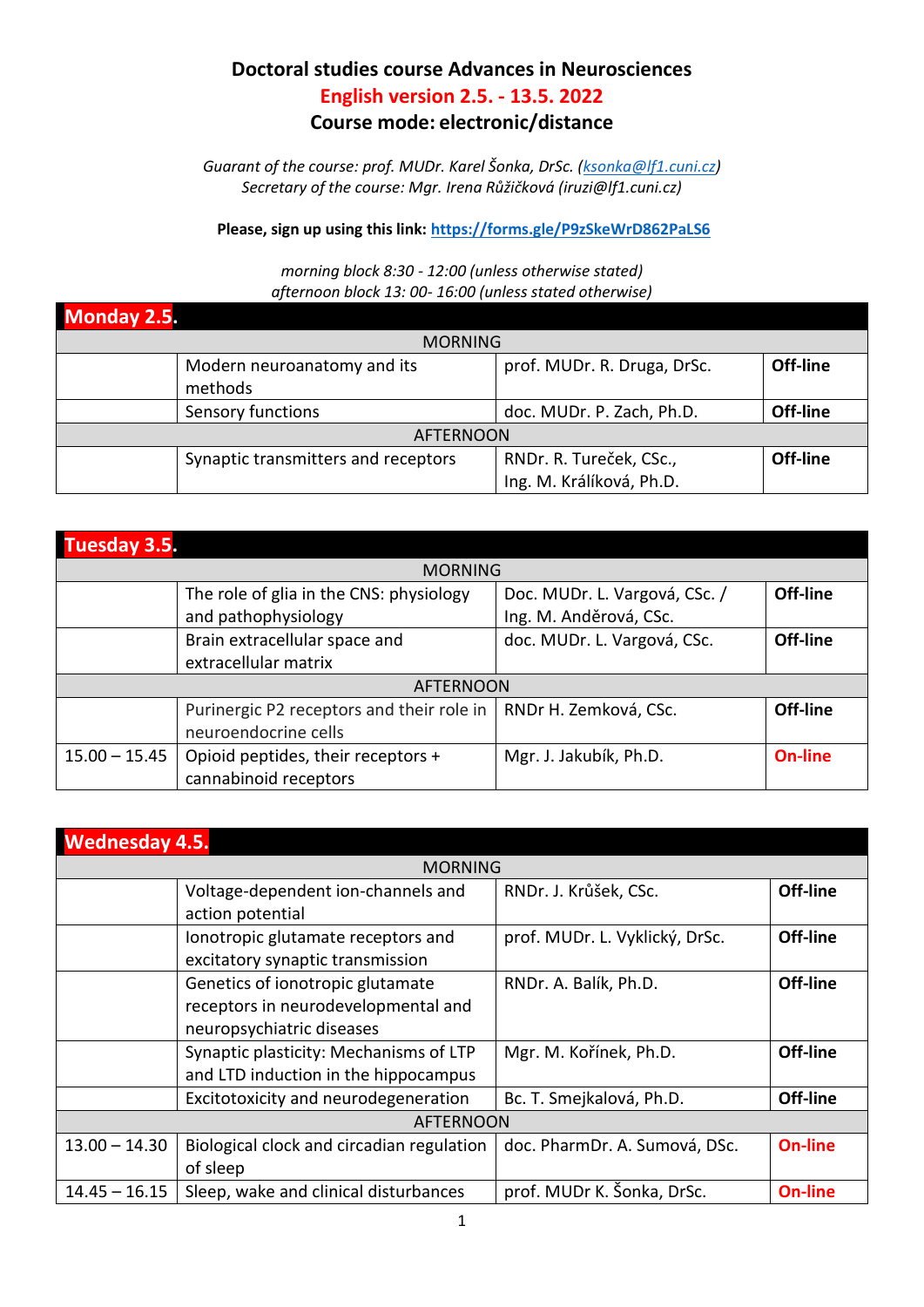| <b>Thursday 5.5.</b> |                                        |                                 |                |
|----------------------|----------------------------------------|---------------------------------|----------------|
|                      | <b>MORNING</b>                         |                                 |                |
|                      | Neurobiology of learning and memory a  | prof. RNDr. A. Stuchlík, Ph.D., | Off-line       |
|                      | advanced methods in the studies of the | prof. MUDr J. Laczó, Ph.D.      |                |
|                      | brain and behavior                     |                                 |                |
|                      | <b>AFTERNOON</b>                       |                                 |                |
| $13.00 - 14.15$      | Balance systems and vestibular         | doc. MUDr Jeřábek, CSc.         | <b>On-line</b> |
|                      | disorders                              |                                 |                |
|                      | Neurophysiology of hearing             | prof. MUDr. J. Syka, DrSc.,     | Off-line       |
|                      |                                        | MUDr. O. Profant, Ph.D.         |                |

| Friday 6.5. |                                                                                        |                                 |          |  |
|-------------|----------------------------------------------------------------------------------------|---------------------------------|----------|--|
|             | <b>MORNING</b>                                                                         |                                 |          |  |
|             | MRI in clinical practice and white<br>matter imaging                                   | prof. MUDr. M. Vaněčková, Ph.D. | Off-line |  |
|             | The role of MR in the imaging of<br>neurodegeneration and brain iron<br>quantification | MUDr. P. Dušek, Ph.D.           | Off-line |  |

| <b>Monday 9.5.</b> |                                                           |                                                             |                |
|--------------------|-----------------------------------------------------------|-------------------------------------------------------------|----------------|
|                    | <b>MORNING</b>                                            |                                                             |                |
| $8.30 - 9.30$      | Neural mechanisms of<br>electroencephalography and evoked | prof. MUDr. P. Jiruška, Ph.D. /<br>Ing. Jan Kudláček, Ph.D. | <b>On-line</b> |
|                    | potentials.                                               |                                                             |                |
| $9.45 - 10.45$     | EEG and evoked potentials in brain                        | Mgr. J. Hammer, Ph.D.                                       | <b>On-line</b> |
|                    | research and in clinical practice                         | prof. MUDr. P. Marusič, Ph.D.                               |                |
| $11.00 - 12.00$    | Introduction to epilepsies                                | prof. MUDr. P. Marusič, Ph.D.                               | <b>On-line</b> |
|                    | <b>AFTERNOON</b>                                          |                                                             |                |
|                    | Patophysiology of epilepsy                                | doc. MUDr. J. Otáhal, Ph.D.                                 | Off-line       |
|                    | Patophysiology of brain vascular                          | doc. MUDr. L. Vargová, Ph.D.                                | Off-line       |
|                    | disorders and brain trauma                                |                                                             |                |
| 15.00 - 15.45      | Cerebrovasular diseases and brain                         | doc. MUDr. A. Tomek, Ph.D.                                  | <b>On-line</b> |
|                    | trauma - clinical neuroimaging                            |                                                             |                |

| Tuesday 10.5.    |                                      |                                 |                |
|------------------|--------------------------------------|---------------------------------|----------------|
|                  | <b>MORNING</b>                       |                                 |                |
|                  | Pathophysiological mechanisms of     | prof. MUDr. R. Jech, Ph.D.      | Off-line       |
|                  | movement control and their disorders |                                 |                |
| $9.45 - 10.45$   | Physiology of speech production and  | doc. ing. J. Rusz, Ph.D.        | <b>On-line</b> |
|                  | speech dysfunction in movement       |                                 |                |
|                  | disorders                            |                                 |                |
| $11.00 - 12.00$  | The basics of neurodegeneration      | prof. MUDr. J. Roth, CSc.       | <b>On-line</b> |
| <b>AFTERNOON</b> |                                      |                                 |                |
| $13.00 - 13.30$  | Autoimmune diseases of the CNS       | prof. MUDr. E. Kubala Havrdová, | <b>On-line</b> |
|                  |                                      | CSc.                            |                |
|                  | Introduction to genetic studies in   | doc. MUDr. D. Kemlink, Ph.D.    | Off-line       |
|                  | neurological disorders               |                                 |                |